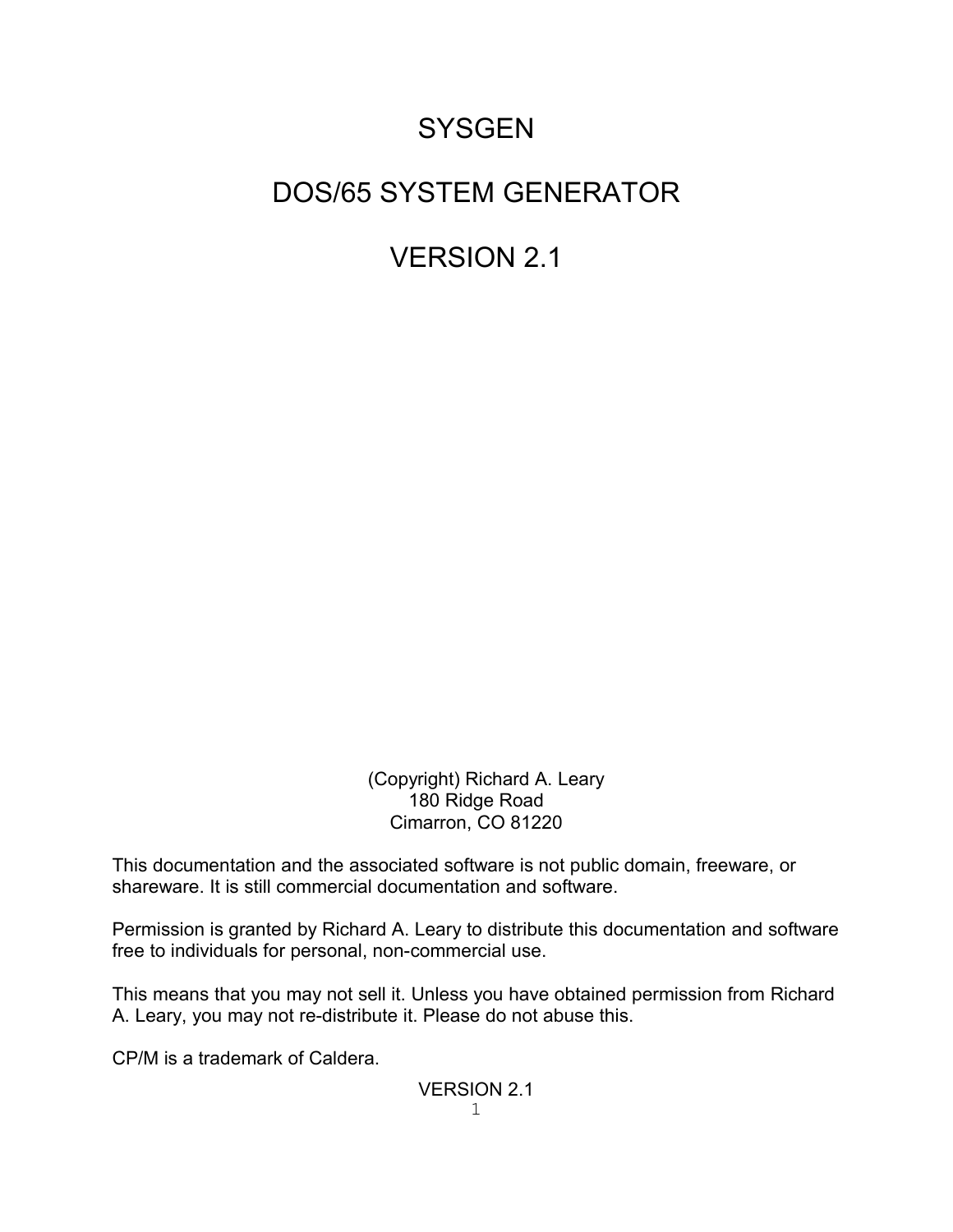### <span id="page-1-5"></span><span id="page-1-4"></span><span id="page-1-3"></span><span id="page-1-2"></span><span id="page-1-1"></span><span id="page-1-0"></span>**TABLE OF CONTENTS**

| 2.1 PREPARATION                    |  |
|------------------------------------|--|
| 2.2 EXECUTION                      |  |
| 2.2.1 STEP 1 - MEMORY SIZE (MSIZE) |  |
|                                    |  |
|                                    |  |
|                                    |  |
|                                    |  |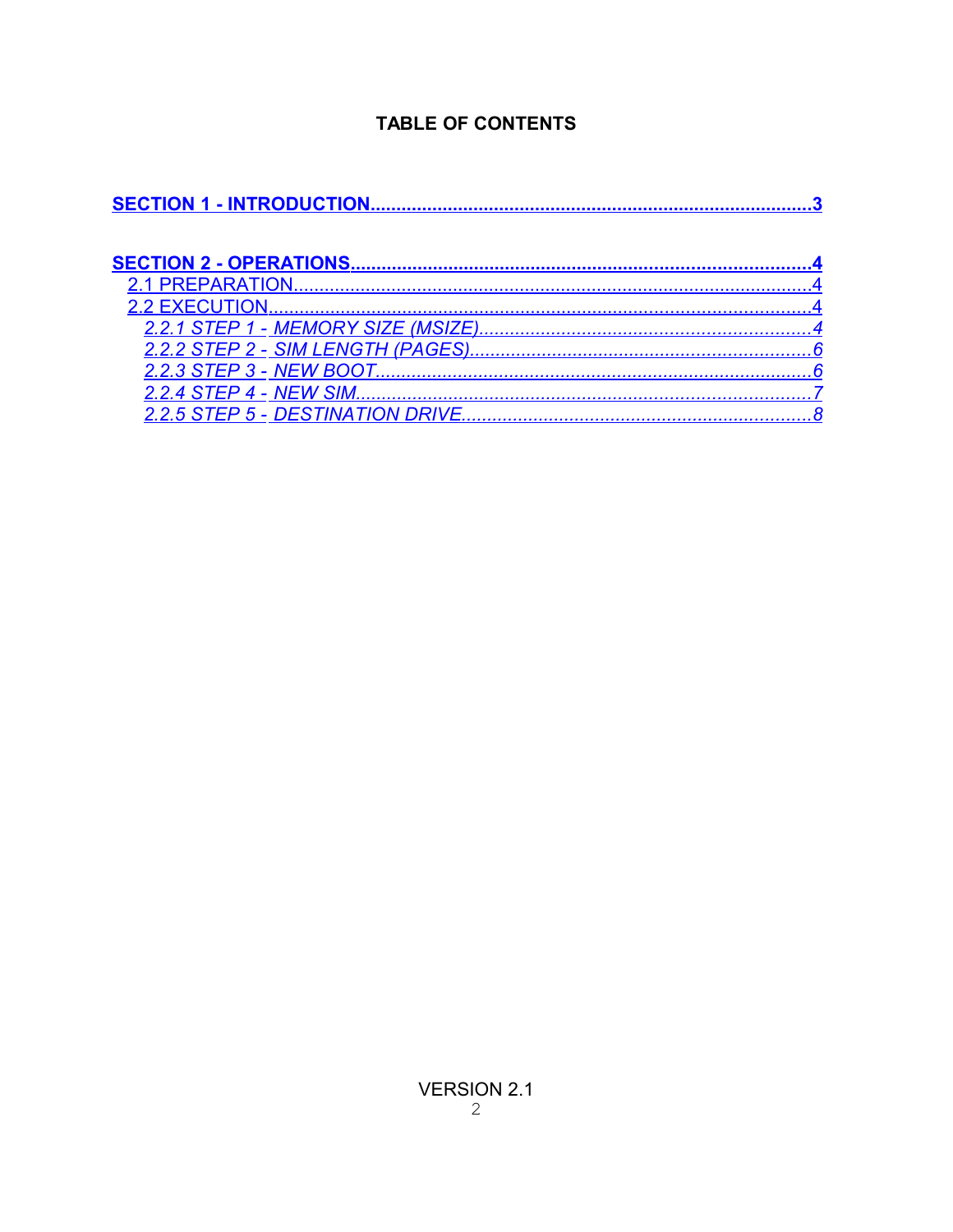### <span id="page-2-0"></span>**SECTION 1 - INTRODUCTION**

The program SYSGEN.COM provides the DOS/65 user with the ability to create a "new" version of DOS/65 which includes the following:

- User specified memory size
- User specified SIM length
- User created BOOT
- User created SIM

#### NOTE

The term "memory size" refers to the length of memory as measured from \$0000. If for example the last RAM location in a system is \$9FFF the "memory size" is \$9FFF+1 or 40K (K=1024). This value is independent of the system. Thus a KIM-1 with 32K of RAM starting at \$2000 is a 40K system just as an Apple II with RAM running continuously from \$0000 is also a 40K system. In all cases the region from TEA start to "memory size"-1 must be RAM.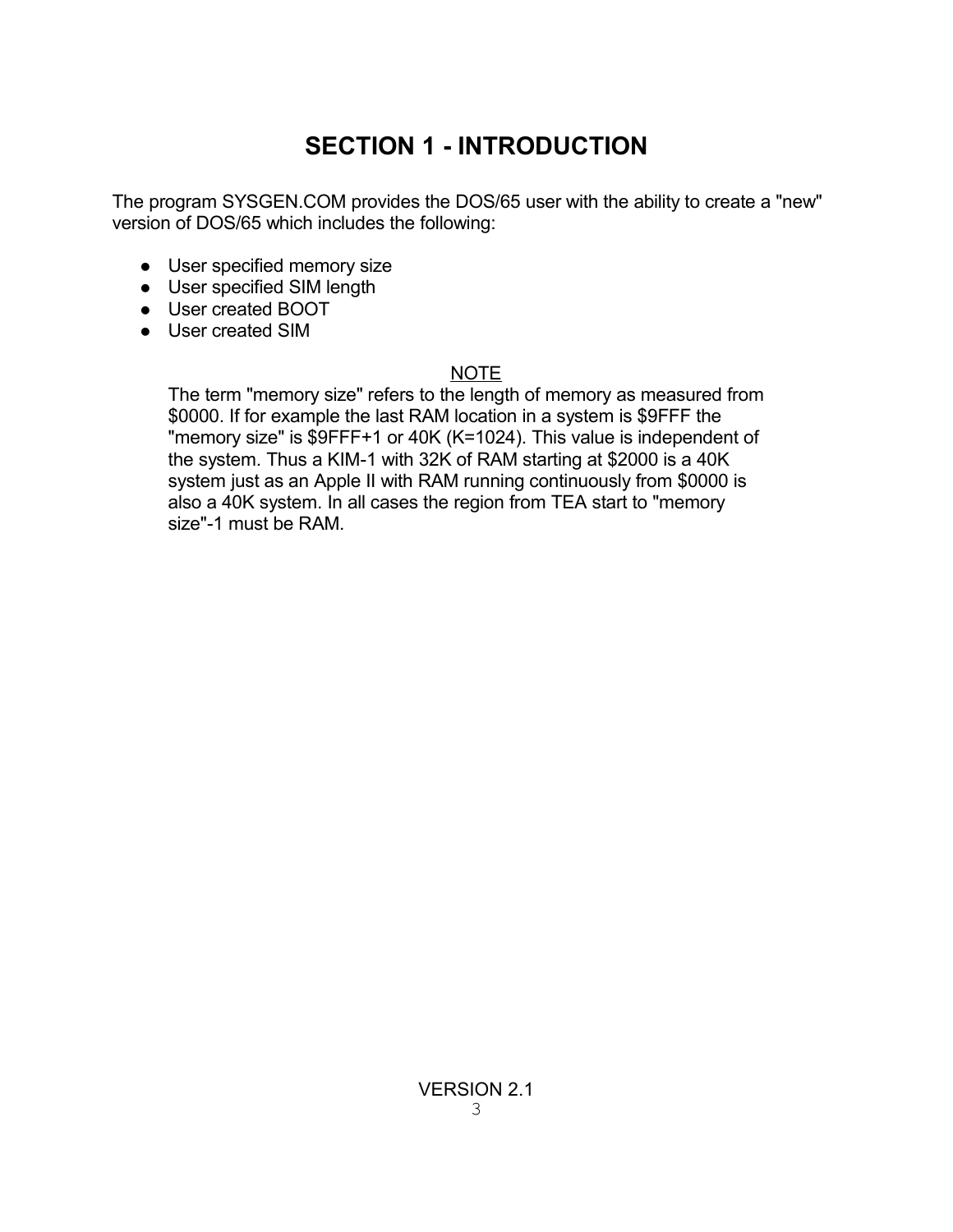### <span id="page-3-0"></span>**SECTION 2 - OPERATIONS**

#### 2.1 PREPARATION

Prior to execution of SYSGEN the user must prepare separate BOOT.ASM and SIM.ASM files using the DOS/65 editor EDIT.COM and must then assemble these two routines to prepare the appropriate BOOT.KIM and SIM.KIM files. The files do not have to be named "BOOT" and "SIM" since SYSGEN will ask for the name portion of the file designation when it is needed. These object code files must, however, be of type "KIM" or they will not be read by SYSGEN.

While examples of these programs are provided as part of the DOS/65 documentation and the key functional requirements of those programs are discussed in the SYSTEM INTERFACE GUIDE a few summary points are listed in Table 2-1 to ensure that the critical requirements are checked before using SYSGEN. SYSGEN does not (and in most cases cannot) check that the routines meet all these requirements. The one key item that is checked is the origin and length of the object code ("KIM") file. If errors of that nature are detected during the read of either file, the run will be aborted and an error message displayed on the console.

#### 2.2 EXECUTION

The program is executed by entering a CCM command line of the general form:

(drive:)SYSGEN

The optional (drive:) term is only needed if SYSGEN is to be loaded from a drive other than the default drive.

#### 2.2.1 STEP 1 - MEMORY SIZE (MSIZE)

The first entry required by the user is specification of the memory size in K ( $K = 1024$ ) bytes) for which the new system is to be configured. This number must be a decimal integer and must be less than or equal to 64 (K). The lower limit is a function of the TEA start address as shown in Table 2-2. These limits are set so that the longest "normal" programs will fit into the TEA without conflict with CCM, PEM, or SIM. While it might be possible in some circumstances to use a smaller minimum, SYSGEN will not allow that to happen.

The main reason for that restriction is that one of the longer programs is SYSGEN itself and if the new system is too small the next attempt to use SYSGEN might not work. The limitations are a form of self-protection to ensure that the user will be able to continue to create new systems.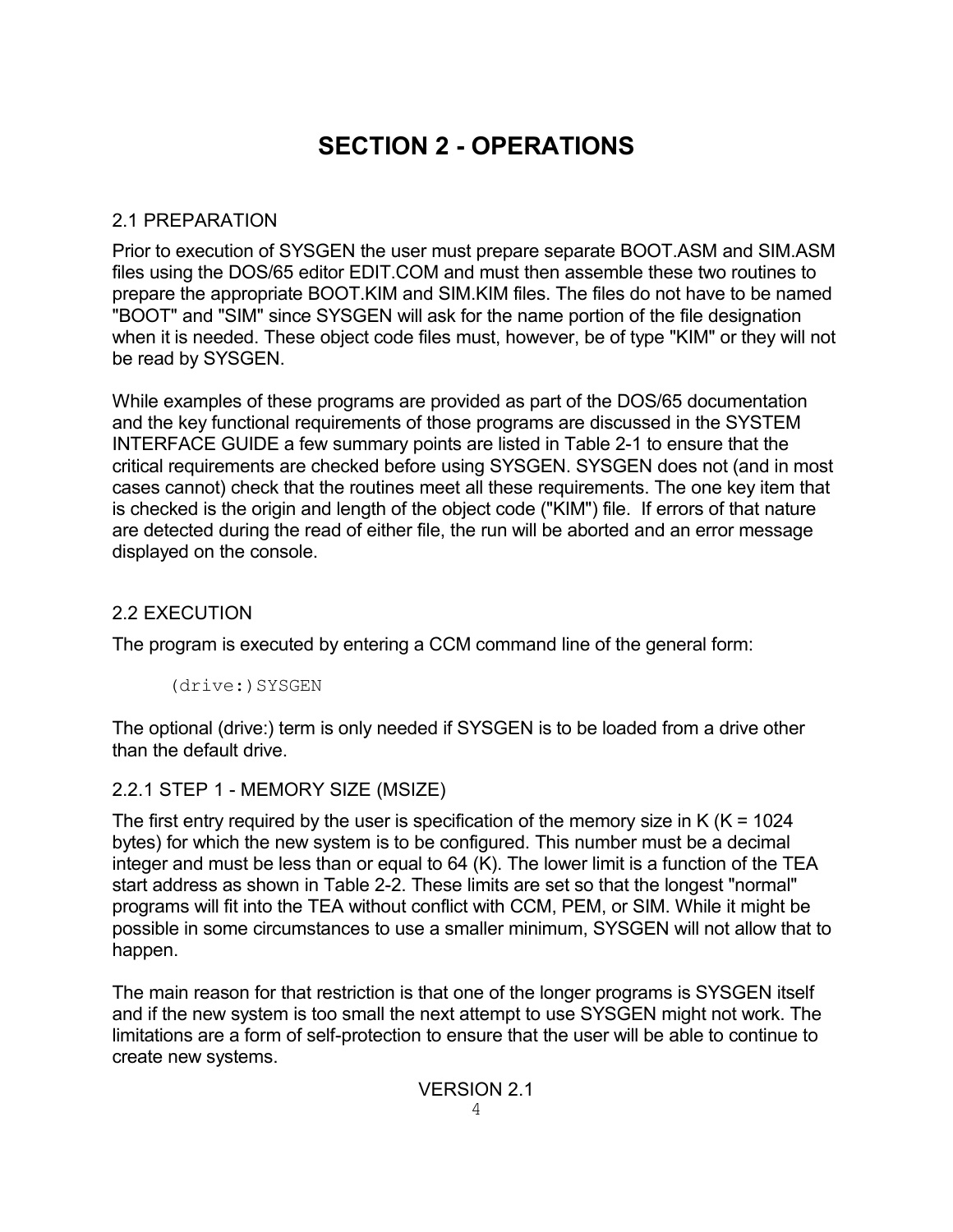| <b>TABLE 2-1 Key BOOT &amp; SIM Features</b> |                                                                 |                                                                                                                                                                                                                                                 |  |  |
|----------------------------------------------|-----------------------------------------------------------------|-------------------------------------------------------------------------------------------------------------------------------------------------------------------------------------------------------------------------------------------------|--|--|
|                                              | <b>BOOT</b>                                                     | <b>SIM</b>                                                                                                                                                                                                                                      |  |  |
| <b>ORIGIN</b>                                | \$0000                                                          | (MSIZE*1024)-(PAGES*256<br>) where MSIZE is memory<br>size in K (K=1024) and<br>PAGES is SIM length in<br>pages (page=256 bytes)                                                                                                                |  |  |
| <b>LENGTH</b>                                | $\le$ 128 bytes                                                 | 256 or more bytes in 256<br>byte increments                                                                                                                                                                                                     |  |  |
| <b>ENTRY</b>                                 | Determined by user loader<br>but usually \$0000                 | Multiple entries organized as<br>18 JMP's and one data block<br>beginning at the origin. See<br><b>SYSTEM INTERFACE</b><br><b>GUIDE</b> for details.                                                                                            |  |  |
| <b>EXIT</b>                                  | Jump to SIM after loading<br>CCM, PEM and SIM.                  | Returns to caller by<br>executing RTS after<br>executing desired function.<br>If error reset system.<br>(Exceptions are actions after<br>entering at cold and warm<br>boot vectors at SIM and SIM<br>+3. See SYSTEM<br><b>INTERFACE GUIDE.)</b> |  |  |
| <b>STATUS</b>                                | Volatile. Can be destroyed<br>as soon as function<br>completed. | Must not be destroyed. Is<br>the only way DOS/65 has of<br>talking to the user's<br>hardware & software.                                                                                                                                        |  |  |
| <b>PARAMETERS</b>                            | None                                                            | Usually is a single byte<br>passed in A but is<br>sometimes a 16 bit value in<br>A (low) and Y (high).                                                                                                                                          |  |  |
| <b>RETURN</b>                                | <b>None</b>                                                     | Usually is a single byte in A<br>but is sometimes a 16 bit<br>value in A (low) and Y (high).<br>One function uses X for part<br>of the return value.                                                                                            |  |  |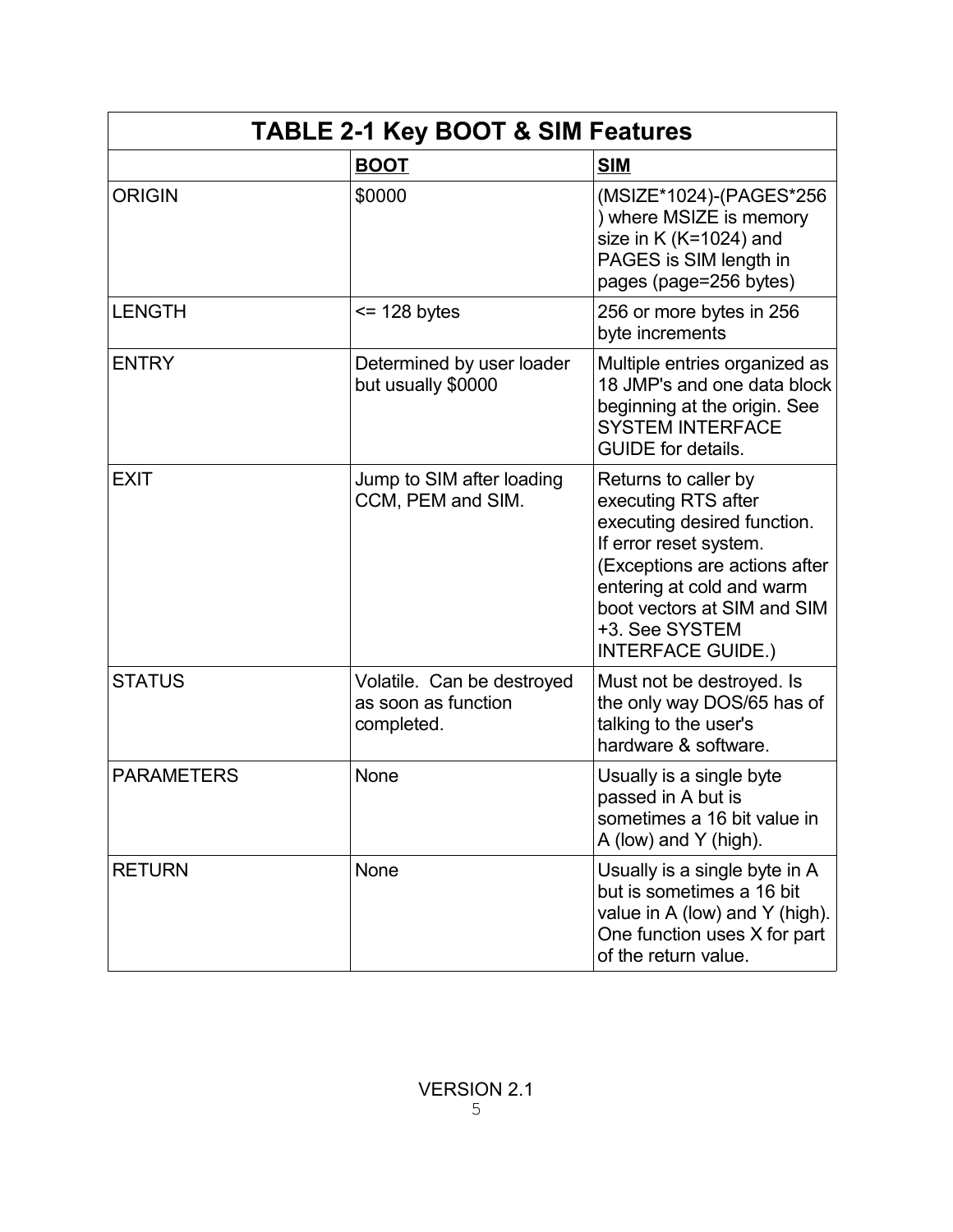| <b>Table 2-2 Minimum Memory Size</b> |                            |  |  |  |
|--------------------------------------|----------------------------|--|--|--|
| <b>TEA Start</b>                     | <b>Minimum Memory Size</b> |  |  |  |
| \$200                                | 16K                        |  |  |  |
| \$400                                | 16K                        |  |  |  |
| \$800                                | 16K                        |  |  |  |
| \$1000                               | 20K                        |  |  |  |
| \$1400                               | 21K                        |  |  |  |
| \$2000                               | 24K                        |  |  |  |

#### <span id="page-5-0"></span>2.2.2 STEP 2 - SIM LENGTH (PAGES)

The program will next ask the user to enter the length of SIM in pages (page = 256 bytes) for which the new system is to be configured. This entry must be a decimal integer between 1 and 99 inclusive. This number is used in conjunction with the Memory Size (MSIZE) to calculate the load addresses of CCM, PEM and SIM as shown in the following 6502 assembly language:

| $SimIng =$ |     | pages*256           |
|------------|-----|---------------------|
| Sim        | $=$ | $msize*1024-simlnq$ |
| Pem        | $=$ | $sim-3072$          |
| Ccm        | $=$ | pem-2048            |

Similar equates must be used in BOOT and SIM to properly place or address the DOS/65 modules. SYSGEN does check the memory organization of the new system to make sure that SYSGEN will run under that configuration. If the combination of MSIZE and PAGES is such that a SYSGEN of the same configuration could not be performed, a memory size error message will be printed and execution will be terminated.

#### 2.2.3 STEP 3 - NEW BOOT

The program will next ask the user to enter the drive and name field of the UFN for the "BOOT.KIM" file. Typical responses to this prompt include:

| <b>RESPONSE</b> |  | <b>MEANING</b>                          |
|-----------------|--|-----------------------------------------|
| TRBLBOOT        |  | Use file TRBLBOOT. KIM on default drive |
| b:bootnew       |  | Use file BOOTNEW. KIM on drive B        |

#### VERSION 21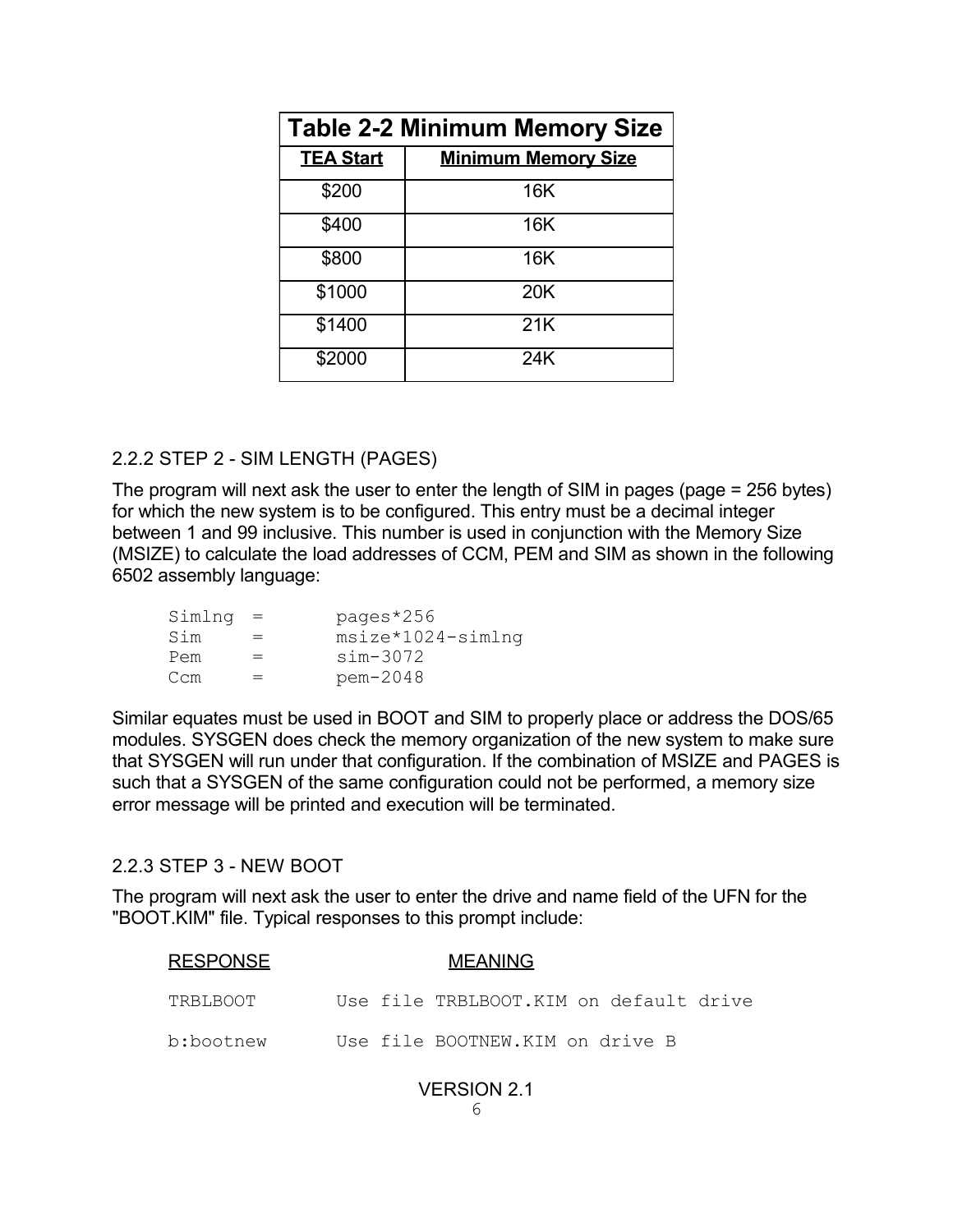The user should ensure that the proper diskette is inserted into the desired drive before completing this response as the program immediately begins the load. If SYSGEN cannot find the file, the run will be aborted.

During the read of the file, SYSGEN checks to ensure that only addresses in the proper range exist in the "KIM" file. If improper addresses (see Table 2-2) are found or if a read error occurs, the run will also be aborted. If that happens it is suggested that the user check the "KIM" file (it is a normal ASCII text file) and make sure the data is good and that the addresses are valid.

#### 2.2.4 STEP 4 - NEW SIM

The flow in this step is identical to that of Step 3. The key difference from the user's point of view is that the job of making sure that the "KIM" file addresses are correct is a bit more difficult. Unlike BOOT, the location of SIM is a function of memory size and SIM length and thus its origin must be changed as a function of those parameters. The example shown in Section 2.2.2 shows one way to do this. As was the case for BOOT, SYSGEN does check that the correct addresses are used and will abort the run if an error is detected.

The SIM file input to SYSGEN can be any length as long as it does not overwrite CCM and the resulting data will fit on the system tracks. SYSGEN will write the full number of system tracks allocated by the DCB of the designated drive. If the SIM file included data that would go beyond the allocated system tracks, execution will be aborted.

The user can use these features to allocate data areas at the top of SIM. If these areas do not contain code, the user does not have to allocate system track space for their use. The following example illustrates this capability.

 $SIM = 7$  PAGES a b . . . . v v ..... ..... ..... ..... ..... ..... ..... . The contract of the contract of the contract of the contract of the contract of the contract of the contract of the contract of the contract of the contract of the contract of the contract of the contract of the contrac ................. ....................... . . . . . . 3 PAGES OF DATA FROM KIM FILE 4 PAGES OF UNINITIALIZED DATA AREA VERSION 2.1

7